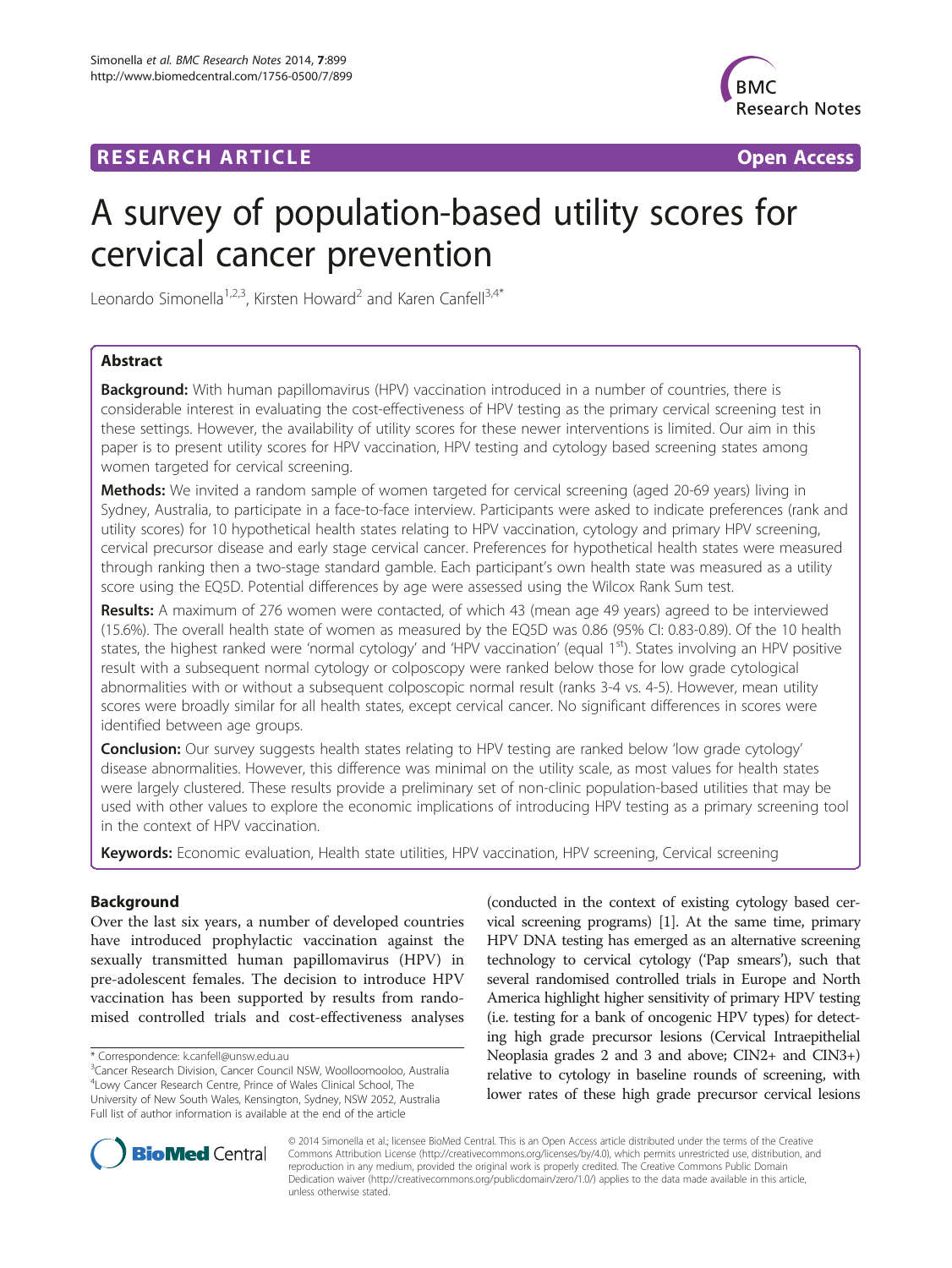detected in subsequent screening rounds [\[2-6\]](#page-9-0), as well as lower rates of invasive cervical cancer in HPV-screened women compared to cytology-screened women [[5\]](#page-9-0).

Due both to the emergence of these data on primary HPV testing and to the implementation of HPV vaccination, a number of countries are formally evaluating a transition to primary HPV screening. Consequently, a number of aspects of primary HPV testing will require detailed evaluation in cost-effectiveness models; these include the age range of women screened, the screening interval (in vaccinated and unvaccinated women), the triaging and management strategy for HPV-positive women, the role of partial genotyping systems, and the role of adjunctive cotesting (i.e. performing both HPV and cytology together at the primary screening stage).

Historically, decision analytic models used to evaluate the incremental cost-effectiveness of HPV vaccination in the context of existing cervical cytology screening programs have adopted a specific set of health state preference scores (utilities) to quantify the quality of life effects associated with cervical screening and any detected disease [\[7,8](#page-9-0)]. However, a limitation of these scores is that they do not reflect the full complexity of health states that women may experience, nor do they provide preferences for interventions related specifically to primary HPV screening or HPV vaccination. Moreover, the study underpinning these scores did not assess preference across a representative age-sample of women targeted for cervical screening. This is important because the trade-off between benefits and harms of cervical screening potentially differs substantially between younger and older (>45-50 years) women, since there are some data to indicate that treatment for cervical precancerous abnormalities increases the risk of subsequent adverse obstetric outcomes in fertile women [[9\]](#page-9-0).

Our aim in this study was to estimate utility scores for health states related to HPV vaccination, primary HPV screening, cervical precursor disease and its treatment, and early stage cervical cancer, among women aged 18-69 years, which is the age group currently screened in Australia.

# Methods

# Study population

Participants were invited to participate via a regular population health survey conducted by the New South Wales (NSW) Department of Health, Australia [\[10,11](#page-10-0)]. The state based health survey invites residents to take part in an over-the phone telephone interview. Participants are selected using a combination of random digit dialling to select eligible inhabitants within specific health service areas, followed by a letter of notification [[11,12\]](#page-10-0). Approximately 12,000 survey participants take part in the health survey, representing a response rate of 63.4% [\[10\]](#page-10-0). Women invited to participate in the current study were living in metropolitan Sydney and were within the specified age groups (20-49 years and 50-69 years). If the survey participant gave verbal consent, the NSW Department of Health passed on their contact details to the study investigators. Women aged 20-49 years were oversampled to enable appropriate representation in the survey. Women in younger age groups are generally oversampled due to their lower participation rate.

# Health state scenarios

Ten hypothetical cervical cancer prevention health states scenarios were evaluated in a face-to-face interview (Table [1\)](#page-2-0). Each scenario was described in a narrative format to explain the process of investigation and treatment (if applicable), along with any physical and emotional consequences (see Additional file [1\)](#page-9-0) [\[13\]](#page-10-0). The scenario descriptions were informed by relevant Australian screening and treatment guidelines as well as the psychosocial literature [[14](#page-10-0)-[17](#page-10-0)]. As primary HPV testing is not yet commonly used as part of routine screening in Australia, a scenario was constructed based on a review of screening options and quality of life assessments of experiences related to HPV testing [\[18,19\]](#page-10-0).

# Overview of interview process

Interviews were undertaken by a single interviewer (LS). After being given a brief description of the interview process to enable informed consent, the participant was provided with an explanation of concepts related to cervical cancer, HPV, the HPV vaccine and other cervical cancer prevention related activities, which was facilitated with visual displays and incorporated an opportunity for participants to ask questions. Participants then ranked the description of each health state by selecting, at random, one of the health states from the description vignettes; a second health state was then selected at random and ranked relative to the first; this process was continued until all ten health states were ranked relative to each other (equal ranking was permitted). The utility score for each of the 10 hypothetical health states was assessed using a modified version of the standard gamble (see below). The interview concluded by asking participants to document their age and own quality of life using the EQ5D™ instrument. Questions regarding whether a participant had experienced any of the health states was not requested at any time during selection for participation or during the interview process.

### Health state preference score assessment

A two-stage standard gamble was used to assess the utility for each hypothetical health state. The assessment process used two stages; Stage 1 derives probability indifference scores (utilities) for each of the nine health states, measured relative to risky prospects between perfect health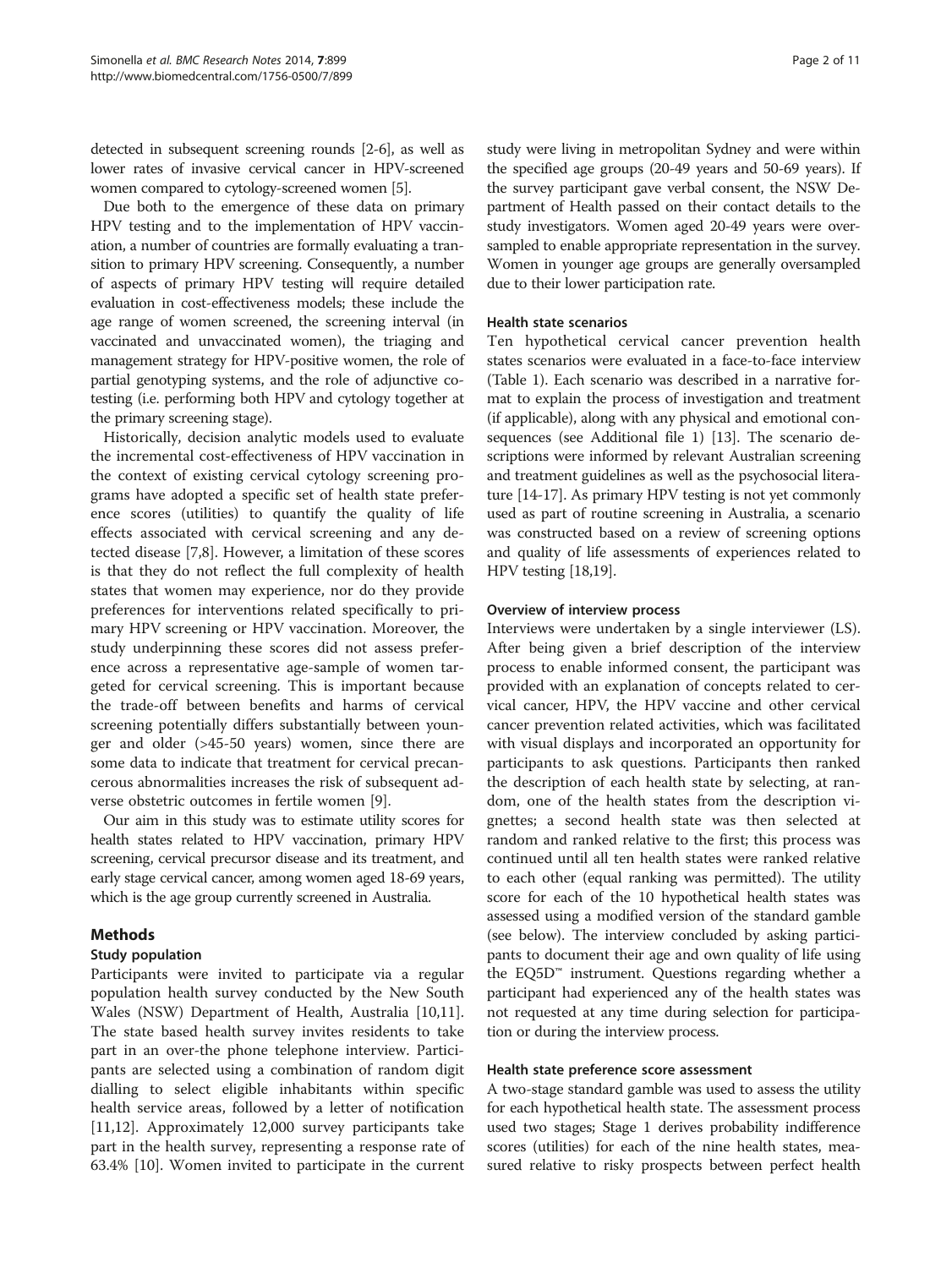| <b>Health state</b>                    | Description (character name in health state description)                                                                                                                                                         |  |  |  |  |
|----------------------------------------|------------------------------------------------------------------------------------------------------------------------------------------------------------------------------------------------------------------|--|--|--|--|
| Cytology normal                        | Pap test cytology negative (Kelly)                                                                                                                                                                               |  |  |  |  |
| HPV vaccination                        | Three doses of the HPV vaccine (Emily)                                                                                                                                                                           |  |  |  |  |
| LG cytology                            | Cytology screening with a low grade abnormality and a follow-up smear in 12 months (Lisa)                                                                                                                        |  |  |  |  |
| LG cytology with colposcopy<br>normal  | Cytology screening with a low grade abnormality and immediate colposcopy (Andrea)                                                                                                                                |  |  |  |  |
| HPV positive with cytology<br>normal   | HPV positive and cytology negative (to account for strategies involving either primary HPV screening with negative<br>cytology triage or primary co-testing with HPV and cytology) (Danielle)                    |  |  |  |  |
| HPV positive with<br>colposcopy normal | HPV oncogenic positive with an immediate colposcopy which has a normal result (to account for primary HPV<br>screening involving partial genotyping for HPV 16, 18 and immediate referral of this group) (Libby) |  |  |  |  |
| Treated genital warts                  | Treatment for genital warts associated with HPV types 6 and 11 (Angela)                                                                                                                                          |  |  |  |  |
| HG cytology with CIN 1                 | High grade abnormal cytology screening result with subsequent histologically-confirmed CIN Grade 1 (Natalie)                                                                                                     |  |  |  |  |
| HG cytology with CIN 2 or 3            | High grade abnormal cytology screening result with subsequent histologically-confirmed CIN Grade 2 or 3 (Deborah)                                                                                                |  |  |  |  |
| Early stage cervical cancer            | Early stage cervical cancer requiring a hysterectomy (Mary)                                                                                                                                                      |  |  |  |  |

<span id="page-2-0"></span>Table 1 Summary of hypothetical scenarios used to evaluate cervical cancer prevention health states\*

\* HPV human papillomavirus; LG low grade disease; HG high grade disease; CIN cervical intraepithelial neoplasia; FIGO Fédération Internationale de Gynécologie Obstétrique (International Federation of Gynecology and Obstetrics).

and early stage cervical cancer, while Stage 2 derives a probability indifference score for early stage cervical cancer measured relative to the risky prospects associated with either perfect health or death (Figure 1) [[20](#page-10-0)]. For stage 2, we evaluated cervical cancer twice using two distinct 'time in state' scales (see below). Thus each participant provided 11 health state preference scores; nine for each temporary health state, two for early stage cervical cancer. By valuing temporary health states that do not involve any likely prospect of death (i.e. the non-cancer states), 'ceiling effects' for the hypothetical health states are potentially minimised [[21\]](#page-10-0). The two-

stage standard gamble has been adopted in previous assessments of cervical cancer prevention [\[15](#page-10-0),[22,23\]](#page-10-0).

For the temporary health states (non-cancer), participants were asked to imagine health returning to normal after 12 months (Stage 1). For the cervical cancer health state, where the probability of indifference between living with early stage cervical cancer is measured relative to the risky prospects associated with either perfect health or immediate death (stage 2), two 'time in state' durations for cervical cancer were used. The first was for 12 months followed by sudden and painless death, the second 'time in state' was to occur from the present until age 85 years

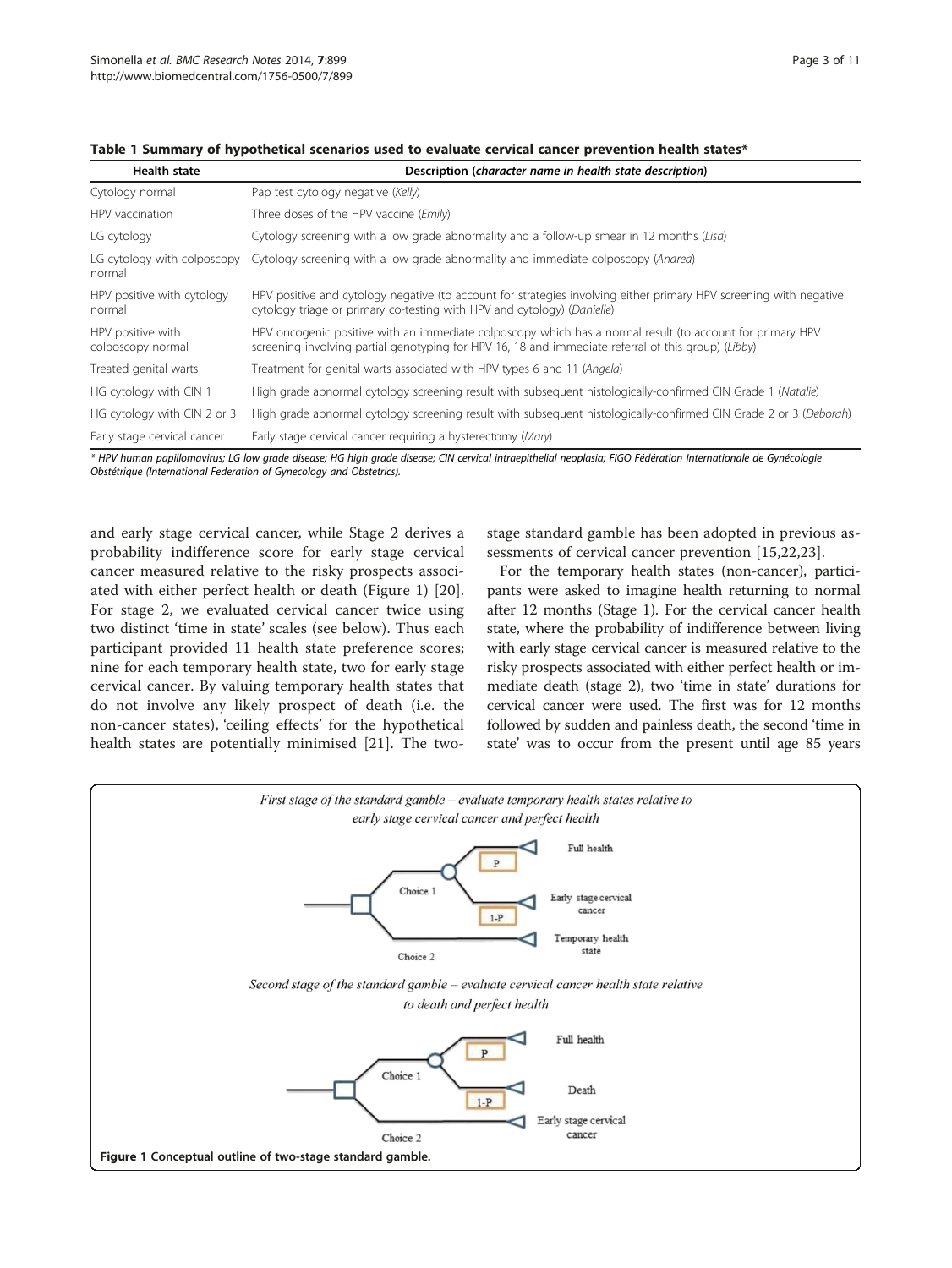followed by sudden and painless death. A 12 month period was used to correspond with the duration of the temporary health states, as is required for the two-stage standard gamble [\[20\]](#page-10-0). However, given women with early stage cervical cancer are unlikely to die within 12 months, a more clinical relevant duration was also used; that is, maximum life expectancy. The use of two 'time in state' durations for cervical cancer resulted in two sets of utility scores for each hypothetical health state. Differences in health states preference scores for each 'time in state' anchor point would provide an indication of whether hedonic load (period one has to live with the health state of interest) affects utility scores.

To determine the utility score for temporary health states on the  $0 - 1$  cardinal interval scale, the scores were mathematically transformed using the following function:  $h_i = P_i + (1 - P_i)h_k$  where  $h_i$  is the utility of the temporary health state,  $P_i$  is the probability of indifference observed between the certain outcome of experiencing the temporary health state and the risky prospect of either living with early stage cervical cancer or living with perfect health, and  $h_k$  is the utility of early stage cervical cancer (worst health outcome) evaluated on the death to perfect health scale [\[20\]](#page-10-0). Thus, for early stage cervical cancer there are two  $h_k$ ; one evaluated on the 12 month time scale, and the other evaluated on the life time scale. For each individual utility score representing a temporary health state we applied two separate 'time in state' values representing the anchor state (using the mathematical function  $h_i = P_i + (1 - P_i)h_k$ . This resulted in two distinct utility scores on the 0-1 cardinal interval scale for each participant's temporary health state, characterised by the 'time in state' value; yielding 18 temporary health state utility scores for each participant.

# Statistical analysis

Demographic characteristics (age and general health; as indicated by the EQ5D) were reported using mean and 95% confidence intervals (95% CI). Each utility score was summarised using the mean and standard error (SE) as well as the median and inter-quartile range (IQR). An intraclass correlation coefficient (ICC) was used to assess the level of agreement between each participants' pair of utility scores transformed with the 12 month duration for 'early stage cervical cancer' and the lifetime duration [\[24](#page-10-0)]. The ICC was also used to measure the level of agreement between the pair of 'early stage cervical cancer' scores that were evaluated using the '12 month' and 'lifetime' durations ('time in state' values). The ICC is calculated as  $(MS_{btw}$ <sub>grps</sub> − MS<sub>wthin grps</sub>)/  $(MS_{btw\ gpps} + MS_{within\ grms})$ ; where MS refers to mean square. In our analysis the  $MS_{btw\text{ grps}}$  is characterised as the difference between the grand mean for a health state (combining both sets of utility scores calculated using

different 'time in state' values) and the group means for a health state calculated according for a specific 'time in state' value. Whereas  $MS<sub>within</sub>$  grps is characterised as the difference between the specific 'time in state' individual utility scores and the mean of these scores. A low  $MS_{within\text{ graphs}}$  (relative to  $MS_{btw\text{ graphs}}$ ) will provide an ICC that is reasonable to good, whereas a high value will result in an ICC that is poor. For this analysis, we assumed ICC values of 0.80–1.0 to have 'good' agreement. ICC values between 0.50-0.80 were considered 'reasonable', while those less than 0.50 were considered 'poor'. To enable calculation of ICCs, one-way analysis of variance (ANOVA) was carried out for each health state, such that mean square values ('between groups' and 'within groups') were determined for utility scores based on each 'time in state' anchor state.

An exploratory analysis to assess differences in mean utility scores for each temporary health state according to age (20-49 years vs 50-69 years) was conducted using the Wilcoxon Rank Sum Test [[25\]](#page-10-0). Scores transformed with '12 month' and 'lifetime' durations were analysed separately for each set of age group comparisons. Given we are testing 10 distinct health states, with two sets of 'time in state' anchor states for the mathematical transformation of temporary health states, a total of 20 tests for statistical significance were made. Consequently, the probability of making at least one 'Type 1' error (incorrectly rejecting a null hypothesis) is estimated to be around 64% (calculated from  $1 - (1 - \alpha)^m$ : where  $\alpha$  is the cut-off for statistical significance; 0.05, and  $m$  is the number of hypotheses tested; in this case 20), a Bonferroni correction of p < 0.003(defined as  $\frac{\alpha}{m}$ ) was adopted as the 'Type  $V$ ' error, cut off, threshold, to evoluate any statistically I' error cut-off threshold to evaluate any statisticallysignificant difference between the age group for each utility score. All analyses were conducted in EXCEL.

# Ethical approval

The study was approved by the Human Research Ethics Committees of the University of Sydney and Cancer Council NSW, Australia.

# Results

#### Study population

Recruitment for the study took place between 25 October and 25 November 2010. A total of 276 eligible women were identified and contacted by the NSW Department of Health (Figure [2](#page-4-0)). Of these, 104 were aged 20-49 years, and 172 aged 50-69 years. Of the 276 eligible women, 92 (33%) gave consent to pass on their contact details to the investigators of which 37 were aged 20-49 years and 55 were aged 50-69 years. Of the 92 women who gave their consent to pass on their contact details, 43 (46.7%) agreed to participate.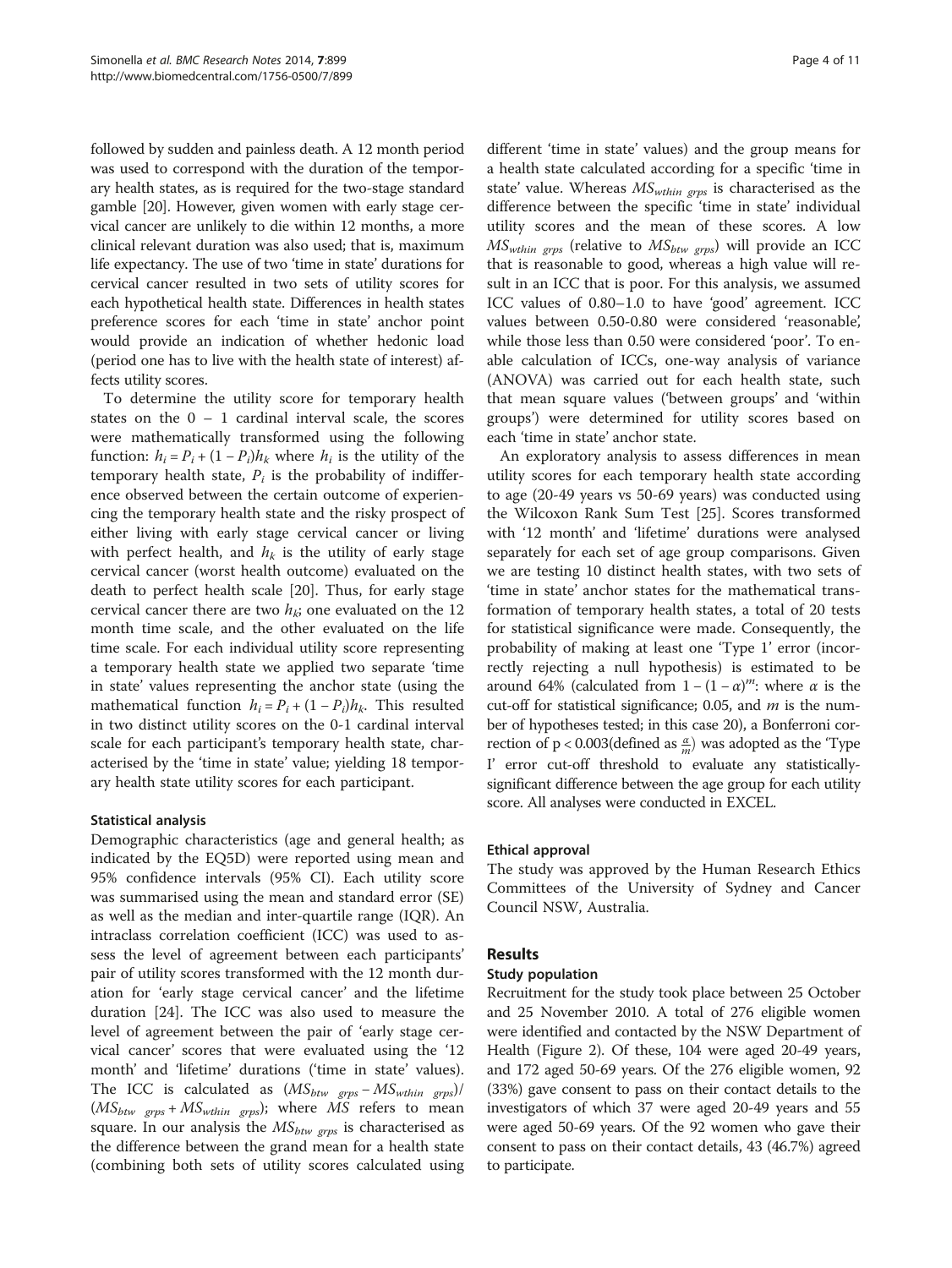<span id="page-4-0"></span>

Of the 43 participants, 20 were aged 20-49 and 23 were aged 50-69 years. The mean age of all participants was 49.4 years (95% CI: 45.6–53.2 years) (Table 2). Among the 20-49 year age group, the mean age was 38.2 years (95% CI: 34.6-41.8 years), while for the 50-69 year age group it was 59.1 years (95% CI: 56.7-61.3 years). The average overall EQ5D health score was 0.86 on the 0 to 1 scale of 'worst imaginable health' to 'best imaginable health' (95% CI: 0.83–0.89). The point estimate was slighter higher among the younger age group (0.89, 95% CI: 0.86–0.92) relative to the older age group (0.83, 95% CI: 0.79–0.87) (Table 2).

#### Overview of health state preference scores

Of the 43 participants interviewed, two (one from each age group) had difficulties with interpreting the standard gamble process. Therefore, results presented here are for the remaining 41 participants. The ordinal rank for each of the health states is presented in Table [3.](#page-5-0) The highest ranked health states were 'Cytology normal' and 'HPV vaccination' (median rank; 1; IQR; 1-2), while the lowest ranked was 'early stage cervical cancer' (median rank: 10; IQR: 8-10).

Table 2 Health state evaluation measured using the EQ5D in the study population (mean and 95% confidence intervals)

| Characteristic                | Overall         | 20-49 years     | 50-69 years     |
|-------------------------------|-----------------|-----------------|-----------------|
| Age (years)                   | 49.4            | 38.2            | 59.1            |
|                               | $(45.6 - 53.2)$ | $(34.6 - 41.8)$ | $(56.7 - 61.3)$ |
| Overall health*               | 0.86            | 0.89            | 0.83            |
| (worst '0' - best '1' health) | $(0.83 - 0.89)$ | $(0.86 - 0.92)$ | $(0.79 - 0.87)$ |

# Pap tests, HPV testing and HPV vaccination

Across the numerical descriptions of utility scores for each health state ('12 month' duration, mean; '12 month' duration, median; 'lifetime' duration, mean; 'lifetime' duration, median), a 'normal cytology result' had a narrower range of utility scores compared with 'HPV vaccination' (0.9967 to 1.0 vs 0.9750 to 1.0), indicating greater heterogeneity in the evaluation of HPV vaccination state compared to the state relating to an experience of being screened with a normal cytology result (Table [3](#page-5-0)). For investigations involving an HPV test, a 'positive for HPV infection with a normal cytology result' had a lower range of preference scores relative to the health state described as 'positive for HPV infection with a colposcopy normal result' (0.9733 to 1.0 vs 0.9964 to 0.9999), indicating that more intensive investigations (colposcopy) resulted in higher utility scores.

#### Low grade disease and genital warts

The health states described as 'low grade cytology' and 'low grade cytology with a normal colposcopy result' had similar ranges of scores (0.9735 to 1.0 vs 0.9724 to 0.9999) (Table [3](#page-5-0)). Although the state reflecting a high grade cytology result with subsequent confirmed CIN 1 involved an initial report of high grade cytology, on average, study participants assessed this to have the same utility score as a 'low grade cytology with a normal colposcopy result' (0.9724 to 0.9999 vs 0.9724 to 0.9999) (Table [3](#page-5-0)). The health state 'treated genital warts' had slightly lower range of health state preference score relative to the low grade disease health states (0.9700 to 0.9998).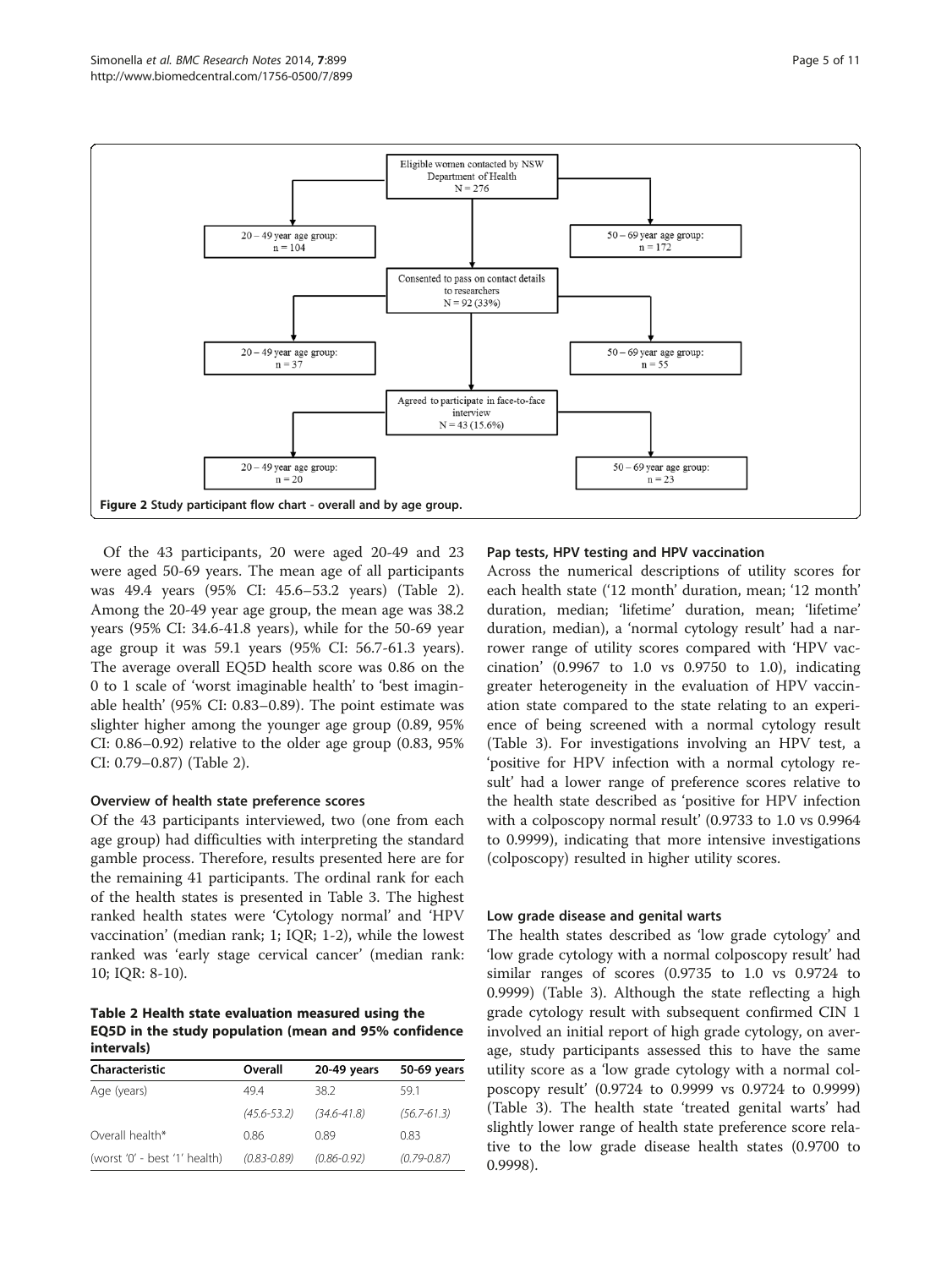|                                    |                                | <b>Cervical cancer duration</b> |                                |                       |                                |                                  |
|------------------------------------|--------------------------------|---------------------------------|--------------------------------|-----------------------|--------------------------------|----------------------------------|
|                                    |                                |                                 | 12 months                      |                       | Lifetime                       |                                  |
| <b>Health state</b>                | <b>Median</b><br>rank<br>(IQR) | Mean utility<br>score           | <b>Median utility</b><br>score | Mean utility<br>score | <b>Median utility</b><br>score | <b>Intraclass</b><br>correlation |
|                                    |                                | (SE)                            | (IQR)                          | (SE)                  | (IQR)                          | coefficient                      |
|                                    | $\mathbf{1}$                   | 0.9967                          | 0.9998                         | 0.9995                | 1.0                            |                                  |
| Cytology normal                    | $(1-2)$                        | (0.0026)                        | $(0.9994 - 1.0)$               | (0.0002)              | $(0.9998 - 1.0)$               | 0.13                             |
|                                    | $\mathbf{1}$                   | 0.9750                          | 0.9998                         | 0.9978                | 1.0                            |                                  |
| HPV vaccination                    | $(1-2)$                        | (0.0244)                        | $(0.9996 - 1.0)$               | (0.0018)              | $(0.9998 - 1.0)$               | 0.07                             |
|                                    | 3                              | 0.9735                          | 0.9997                         | 0.9980                | 1.0                            |                                  |
| LG cytology                        | $(3-5)$                        | (0.0231)                        | $(0.9994 - 1.0)$               | (0.0017)              | $(1.0 - 1.0)$                  | 0.05                             |
|                                    | $\overline{4}$                 | 0.9724                          | 0.9997                         | 0.9970                | 0.9999                         |                                  |
| LG cytology with colposcopy normal | $(3-6)$                        | (0.0226)                        | $(0.9964 - 0.9999)$            | (0.0017)              | $(0.9997 - 1.0)$               | 0.08                             |
|                                    | $\overline{4}$                 | 0.9733                          | 0.9997                         | 0.9970                | 0.9999                         |                                  |
| HPV positive with cytology normal  | $(3-6)$                        | (0.0233)                        | $(0.9977 - 0.9999)$            | (0.0017)              | $(0.9997 - 1.0)$               | 0.02                             |
| HPV positive with colposcopy       | 5                              | 0.9964                          | 0.9997                         | 0.9991                | 0.9999                         |                                  |
| normal                             | $(3-6)$                        | (0.0021)                        | $(0.9984 - 0.9999)$            | (0.0004)              | $(0.9997 - 1.0)$               | 0.22                             |
|                                    | 5                              | 0.9700                          | 0.9997                         | 0.9969                | 0.9998                         |                                  |
| Treated genital warts              | $(3-7)$                        | (0.0244)                        | $(0.9969 - 0.9999)$            | (0.0019)              | $(0.9997 - 1.0)$               | 0.09                             |
|                                    | 6                              | 0.9724                          | 0.9997                         | 0.9953                | 0.9999                         |                                  |
| HG cytology with CIN 1             | $(4-8)$                        | (0.0226)                        | $(0.9970 - 0.9999)$            | (0.0027)              | $(0.9997 - 1.0)$               | 0.01                             |
|                                    | $\overline{7}$                 | 0.9704                          | 0.9996                         | 0.9970                | 0.9999                         |                                  |
| HG cytology with CIN 2 or 3        | $(6-9)$                        | (0.0233)                        | $(0.9959 - 0.9999)$            | (0.0018)              | $(0.9994 - 1.0)$               | 0.12                             |
|                                    | 10                             | 0.8178                          | 0.9450                         | 0.9714                | 0.9900                         |                                  |
| Early stage cervical cancer        | $(8-10)$                       | (0.0531)                        | $(0.915 - 0.995)$              | (0.0052)              | $(0.9450 - 0.9950)$            | 0.78                             |

#### <span id="page-5-0"></span>Table 3 Rank, standard gamble utility scores and intraclass correlation coefficient for cervical cancer prevention health states

HPV human papillomavirus; LG low grade disease; HG high grade disease; CIN cervical intraepithelial neoplasia; FIGO Fédération Internationale de Gynécologie Obstétrique (International Federation of Gynecology and Obstetrics.

#### High grade disease and cervical cancer

The utility scores for 'high grade cytology with confirmed CIN 2/3' ranged from 0.9704 to 0.9999. The mean values for this health state (transformed using the '12 month-early stage cervical cancer' score) were similar to the health state 'treated genital warts' (0.9704 vs 0.9700). Similarly, mean utility scores (transformed using the 'lifetime duration-early stage cervical cancer' score) were the same for a 'low grade cytology with a normal colposcopy result' and 'positive for HPV infection with a normal cytology result' (0.9970). The health state 'early stage cervical cancer' had the lowest utility score when assessed using 12 month 'time in state' (mean: 0.8178; SE: 0.05314, median: 0.9450; IQR: 0.9150-0.9950) compared with lifetime 'time in state' (mean: 0.9714; S.E: 0.005217, median: 0.9900; IQR: 0.9450-0.9950).

The intraclass correlation coefficient indicated reasonable agreement for 'early stage cervical cancer' utility scores assessed using a '12 month' duration and a 'lifetime' duration (ICC: 0.78) (Table 3). By contrast, the level of agreement between non-cervical cancer health states converted on the 0-1 cardinal scale using the '12 month' and 'lifetime' duration cervical cancer preference score was generally poor. These ranged from 0.01 (high grade cytology with confirmed CIN 1) to 0.22 (HPV positive with normal subsequent colposcopy). However, the absolute differences between the mean utility scores between each health state were small. For 'high grade cytology with confirmed CIN 1: 0.9724 (using the 12 month duration cervical cancer value) minus 0.9953 (using the lifetime duration cervical cancer) equates to an absolute difference of 0.0229. For HPV positive with normal subsequent colposcopy the absolute difference was 0.0027.

Utility scores transformed using '12 month-early stage cervical cancer' suggested no significant difference between women aged 20–49 and 50–69 years when assessed using the Wilcoxon Rank Sum Test (Tables [4](#page-6-0) and [5\)](#page-7-0). A similar pattern was observed for age group comparisons between utility scores transformed with 'lifetime durationearly stage cervical cancer' (Table [4](#page-6-0)).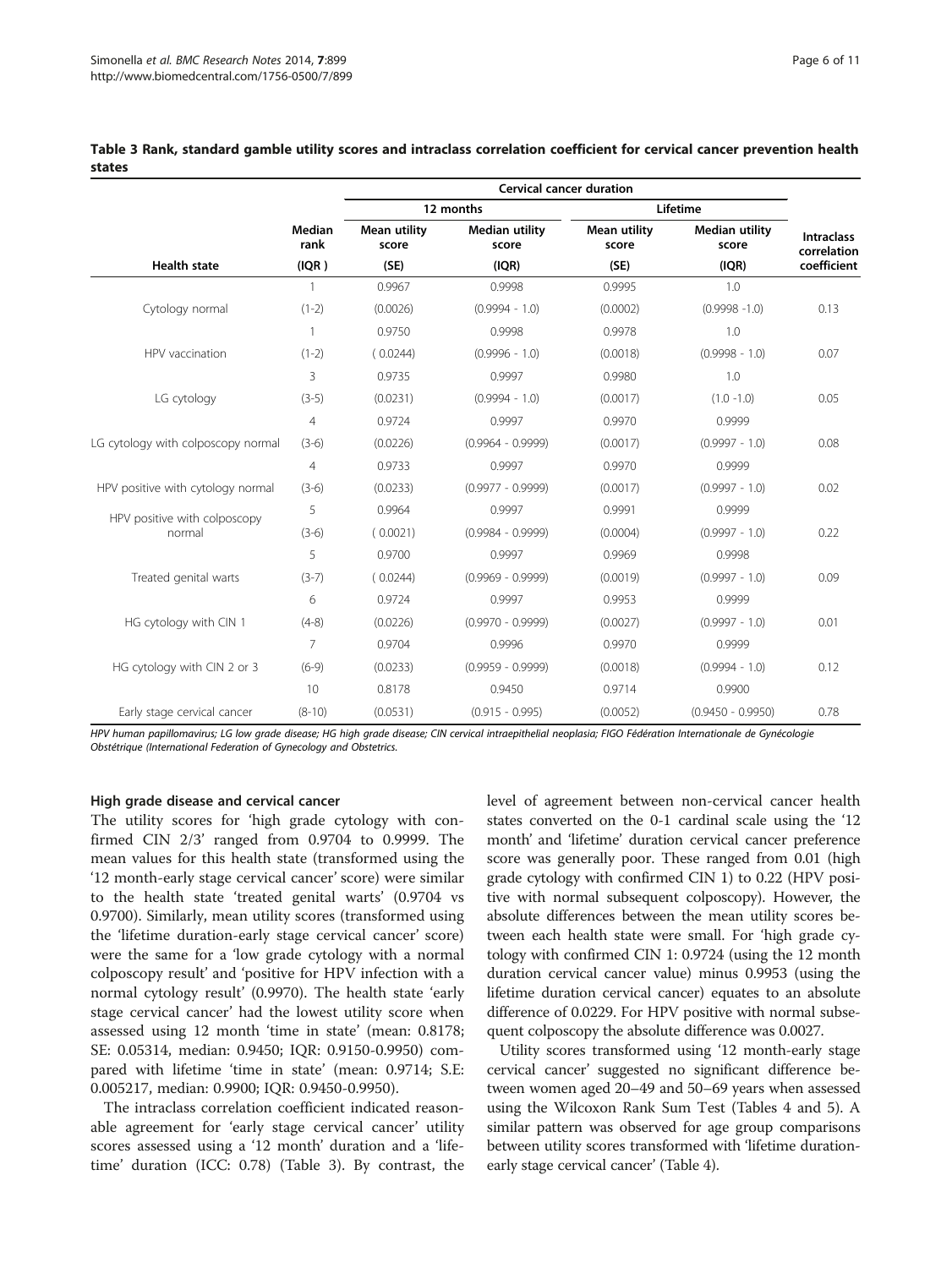|                                     | Age groups |                                                                                       |             |                     |                                      |
|-------------------------------------|------------|---------------------------------------------------------------------------------------|-------------|---------------------|--------------------------------------|
|                                     |            | 20-49 years                                                                           | 50-69 years |                     |                                      |
| <b>Health state</b>                 |            | Mean utility score Median utility score (IQR) Mean utility score Median utility score | (SE)        | (IQR)               | Wilcoxan rank<br>sum test<br>P value |
|                                     | (SE)       |                                                                                       |             |                     |                                      |
|                                     | 0.9938     | 0.9997                                                                                | 0.9990      | 0.9999              |                                      |
| Cytology normal                     | (0.0055)   | $(0.9994 - 1.0)$                                                                      | (0.0004)    | $(0.9994 - 1.0)$    | 0.4932                               |
|                                     | 0.9992     | 0.9998                                                                                | 0.9539      | 1.0                 |                                      |
| HPV vaccination                     | (0.0004)   | $(0.9994 - 1.0)$                                                                      | (0.0454)    | $(0.9996 - 1.0)$    | 0.6534                               |
|                                     | 0.9935     | 0.9997                                                                                | 0.9563      | 0.9998              |                                      |
| LG cytology                         | (0.0055)   | $(0.9993 - 0.9999)$                                                                   | (0.0429)    | $(0.9996 - 1.0)$    | 0.2855                               |
|                                     | 0.9909     | 0.9997                                                                                | 0.9563      | 0.9997              |                                      |
| LG cytology with colposcopy normal  | (0.0070)   | $(0.9950 - 0.9999)$                                                                   | (0.0420)    | $(0.9969 - 1.0)$    | 0.3383                               |
|                                     | 0.9942     | 0.9997                                                                                | 0.9552      | 0.9997              |                                      |
| HPV positive with cytology normal   | (0.003955) | $(0.9959 - 0.9999)$                                                                   | (0.0434)    | $(0.9977 - 1.0)$    | 0.3379                               |
|                                     | 0.9934     | 0.9997                                                                                | 0.9990      | 0.9998              |                                      |
| HPV positive with colposcopy normal | (0.0045)   | $(0.9950 - 0.9999)$                                                                   | (0.0004)    | $(0.9989 - 0.9999)$ | 0.1280                               |
|                                     | 0.9894     | 0.9997                                                                                | 0.9532      | 0.9997              |                                      |
| Treated genital warts               | (0.0056)   | $(0.9950 - 0.9999)$                                                                   | (0.0454)    | $(0.9990 - 1.0)$    | 0.2483                               |
|                                     | 0.9956     | 0.9997                                                                                | 0.9523      | 0.9996              |                                      |
| HG cytology with CIN 1              | (0.0024)   | $(0.9950 - 0.9997)$                                                                   | (0.0420)    | $(0.9977 - 0.9999)$ | 0.3725                               |
|                                     | 0.9908     | 0.9995                                                                                | 0.9527      | 0.9996              |                                      |
| HG cytology with CIN 2 or 3         | (0.0049)   | $(0.9948 - 0.9997)$                                                                   | (0.0433)    | $(0.9983 - 1.0)$    | 0.2826                               |
|                                     | 0.7977     | 0.9450                                                                                | 0.8352      | 0.960               |                                      |
| Early stage cervical cancer         | (0.0819)   | $(0.8850 - 0.9750)$                                                                   | (0.0709)    | $(0.915 - 0.995)$   | 0.2616                               |

#### <span id="page-6-0"></span>Table 4 Age-specific comparison of standard gamble utility scores converted using the '12 month-early stage cervical cancer' score

HPV human papillomavirus; LG low grade disease; HG high grade disease; CIN cervical intraepithelial neoplasia; FIGO Fédération Internationale de Gynécologie Obstétrique (International Federation of Gynecology and Obstetrics.

### **Discussion**

This study is the first of its kind to assess cervical cancer prevention utility scores in a random sample of women from the general population (non-clinic based population) targeted for cervical screening. We assessed 10 hypothetical health states that include experiences for important future cervical screening strategies in an era of HPV vaccination that will potentially involve primary HPV testing. Although the sample size of the study was relatively small, we have generated a preliminary set of health state utilities that can be used to inform detailed cost-effectiveness evaluation of primary HPV testing, HPV testing with genotyping, co-testing, and cytology triage after HPV positive testing, in the context of the effect of HPV vaccination.

The utility scores for health states obtained in the current study that described the experience of having a normal cytology result and low grade cervical disease (with/without colposcopy) appeared to be similar to other studies which measured similar health states [[7,8](#page-9-0)[,15,22,23,26\]](#page-10-0). For the health state of 'a normal pap test result', Kupperman et al. estimated a mean and median score of 0.989 and 1.0,

respectively for women who were treated for a cervical abnormality [[26](#page-10-0)], using a time trade-off instrument. This was broadly comparable to the range utility scores obtained in this study (0.9967 to 1.0). For low grade cytology (without colposcopy) the range of utility scores was between 0.9735 to 1.0, which were similar to a previous 'two-stage standard gamble' assessment conducted among women recruited through pharmacy and general practitioner clinics in Sydney, Australia (mean: 0.9972 and median: 0.9963) [[15\]](#page-10-0). However, the values obtained in the current study were higher than from a study in family planning clinics in California (mean: 0.96) and a commonly used set of utilities from a study at Duke University hospital clinic (mean: 0.91 – it was assumed the reported score was a mean as opposed to median) [\[7,8](#page-9-0)[,22\]](#page-10-0). It should be noted however, that the study in California involved hypothetical scenarios that involved repeated visits and additional smears and colposcopy, which may have influenced the values obtained, but it is not certain how scenarios were described since detailed vignette descriptions were not given.

For the cervical cancer health state measured in the current study, the range of utility scores obtained was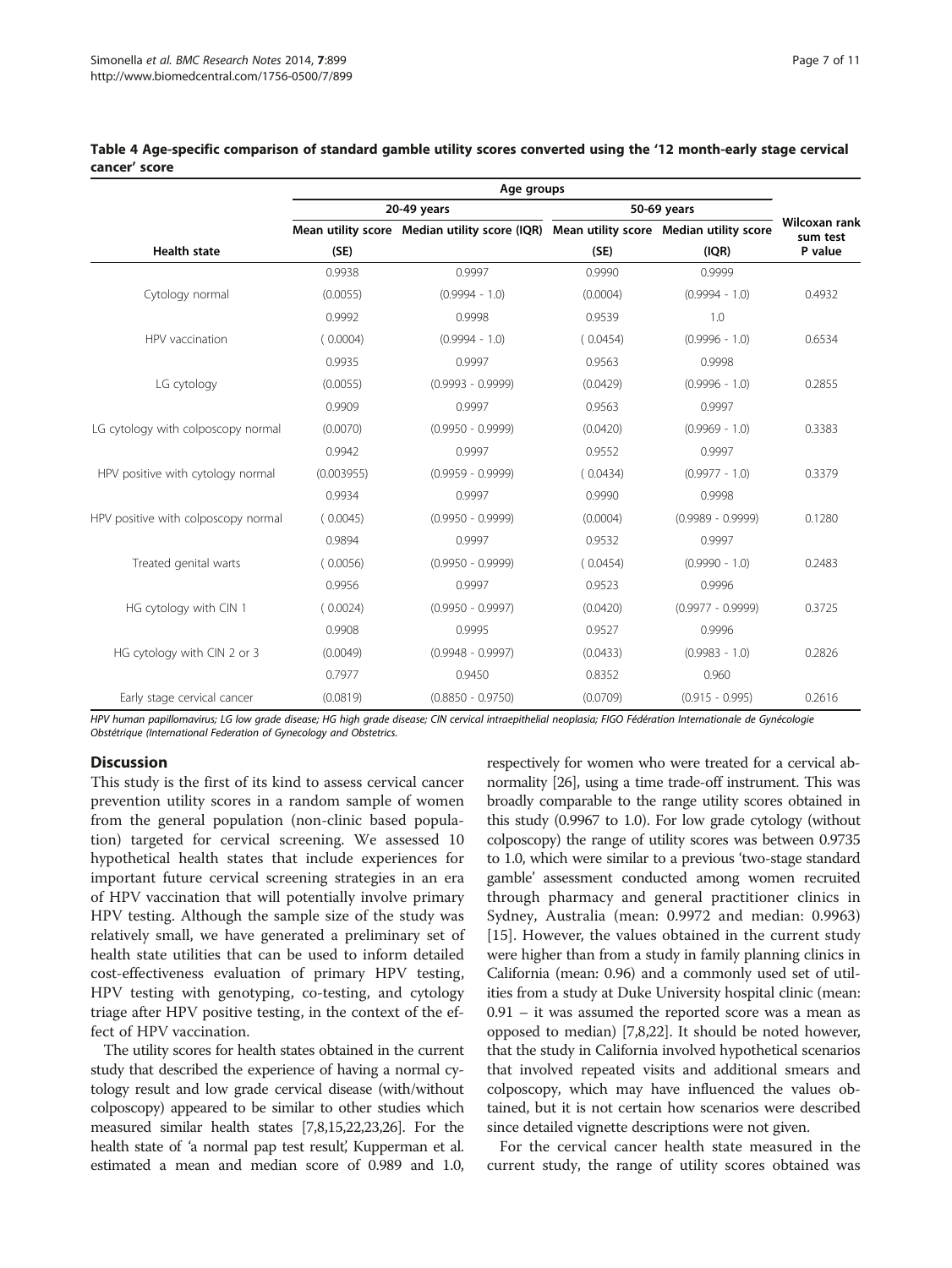|                               | Age groups         |                      |                    |                             |                                  |
|-------------------------------|--------------------|----------------------|--------------------|-----------------------------|----------------------------------|
|                               | 20-49 years        |                      | 50-69 years        |                             |                                  |
|                               | Mean utility score | Median utility score | Mean utility score | <b>Median utility score</b> | <b>Wilcoxan rank</b><br>sum test |
| <b>Health state</b>           | (SE)               | (IQR)                | (SE)               | (IQR)                       | P value                          |
|                               | 0.9996             | 1.0                  | 0.9994             | 0.9999                      |                                  |
| Cyto normal                   | (0.0002)           | $(0.9997 - 1.0)$     | (0.0003)           | $(0.9998 - 1.0)$            | 0.9255                           |
|                               | 0.9998             | 1.0                  | 0.9960             | 1.0                         |                                  |
| HPV vaccination               | (<0.0000)          | $(0.9998 - 1.0)$     | (0.0034)           | $(0.9998 - 1.0)$            | 0.8408                           |
|                               | 0.9996             | 1.0                  | 0.9965             | 1.0                         |                                  |
| LG cyto                       | (0.0002)           | $(0.9997 - 1.0)$     | (0.0032)           | $(1.0 - 1.0)$               | 0.8174                           |
|                               | 0.9985             | 0.9999               | 0.9956             | 0.9999                      |                                  |
| LG cyto with colp normal      | (0.0086)           | $(0.9996 - 1.0)$     | (0.0032)           | $(0.9997 - 1.0)$            | 0.8933                           |
|                               | 0.9986             | 0.9999               | 0.9956             | 0.9999                      |                                  |
| HPV positive with cyto normal | (0.0009)           | $(0.9997 - 1.0)$     | (0.0032)           | $(0.9997 - 1.0)$            | 0.786                            |
|                               | 0.9987             | 0.9999               | 0.9994             | 1.0                         |                                  |
| HPV positive with colp normal | (0.0009)           | $(0.9997 - 1.0)$     | (0.0003)           | $(0.9998 - 1.0)$            | 0.2892                           |
|                               | 0.9983             | 0.9998               | 0.9957             | 0.9999                      |                                  |
| Treated genital warts         | (0.0010)           | $(0.9994 - 1.0)$     | (0.0034)           | $(0.9997 - 1.0)$            | 0.8211                           |
|                               | 0.9989             | 0.9999               | 0.9922             | 0.9998                      |                                  |
| HG cyto with CIN 1            | (0.0007)           | $(0.9996 - 0.9999)$  | (0.0045)           | $(0.9997 - 1.0)$            | 0.8517                           |
|                               | 0.9983             | 0.9997               | 0.9954             | 0.9999                      |                                  |
| HG cyt with CIN 2 or 3        | (0.0010)           | $(0.9994 - 0.9998)$  | (0.0033)           | $(0.9992 - 1.0)$            | 0.8733                           |
|                               | 0.9732             | 0.9950               | 0.9697             | 0.9850                      |                                  |
| Early stage cervical cancer   | (0.0085)           | $(0.9550 - 0.9950)$  | (0.0066)           | $(0.9450 - 0.9950)$         | 0.4817                           |

#### <span id="page-7-0"></span>Table 5 Age-specific comparison of standard gamble utility scores converted using the 'lifetime duration-early stage cervical cancer' score

HSPS health state preference score; Cyto cytology; HPV human papillomavirus; LG low grade disease; HG high grade disease; Colp colposcopy; CIN cervical intraepithelial neoplasia; FIGO Fédération Internationale de Gynécologie Obstétrique (International Federation of Gynecology and Obstetrics).

between 0.8178 to 0.9900. These were similar to scores obtained from another study of women who underwent prior treatment for any abnormal cervical disease (mean 0.816 and median 0.972) [\[26\]](#page-10-0). By contrast, the range of health state preference scores for the health state 'high grade cytology with a confirmed CIN 2/3' obtained in this study (0.9704 to 0.9999) were significantly higher than those obtained from women who had a previous history of treatment for any cervical abnormality (mean: 0.835 and median: 0.984) and from women recruited for the Myers et al. study at Duke University hospital clinic (mean score for high grade squamous intraepithelial lesion: 0.91; mean score for CIN 2/3: 0.87 - it was assumed mean scores were reported) [\[7,8](#page-9-0)[,26](#page-10-0)].

In the assessment of cervical cancer prevention health states, the use of the 'two-stage standard gamble' involves a shift in endpoints, that is, from the worst anchor state of 'death' to 'early stage cervical cancer'. Therefore, in using our approach, a key assumption is that participants are able to shift the interpretation of the scale end points from the 'early stage cervical cancer' (low end) to 'perfect health' (high end) scale, to the

'death' (low end) to 'perfect health' (high end) scale [\[27](#page-10-0)]. If participants do not shift their endpoints in an evaluation, that is, they maintain the same risk attitude for assessments of non-cervical cancer health states towards the assessment of cervical cancer, the transformed health state preference score for non-cervical cancer health states will appear artificially high. Stalmeier has shown that when the worst anchor point has shifted, that is from 'death' to a worst temporary health state, the mathematically transformed health state preference score (as described and used in this study) produced higher outcomes compared with the conventional single stage assessment [[27](#page-10-0)]. Given this observed phenomena in previous studies, it is possible that a potential lack of end-point adjustment by participants in the current study could explain the higher utility scores for some of the assessed health states, especially for the management of high grade disease.

In our study we observed that the two-stage standard gamble produced utility scores for health states that were generally lower when reported as means than when reported as medians. For example, the early stage cervical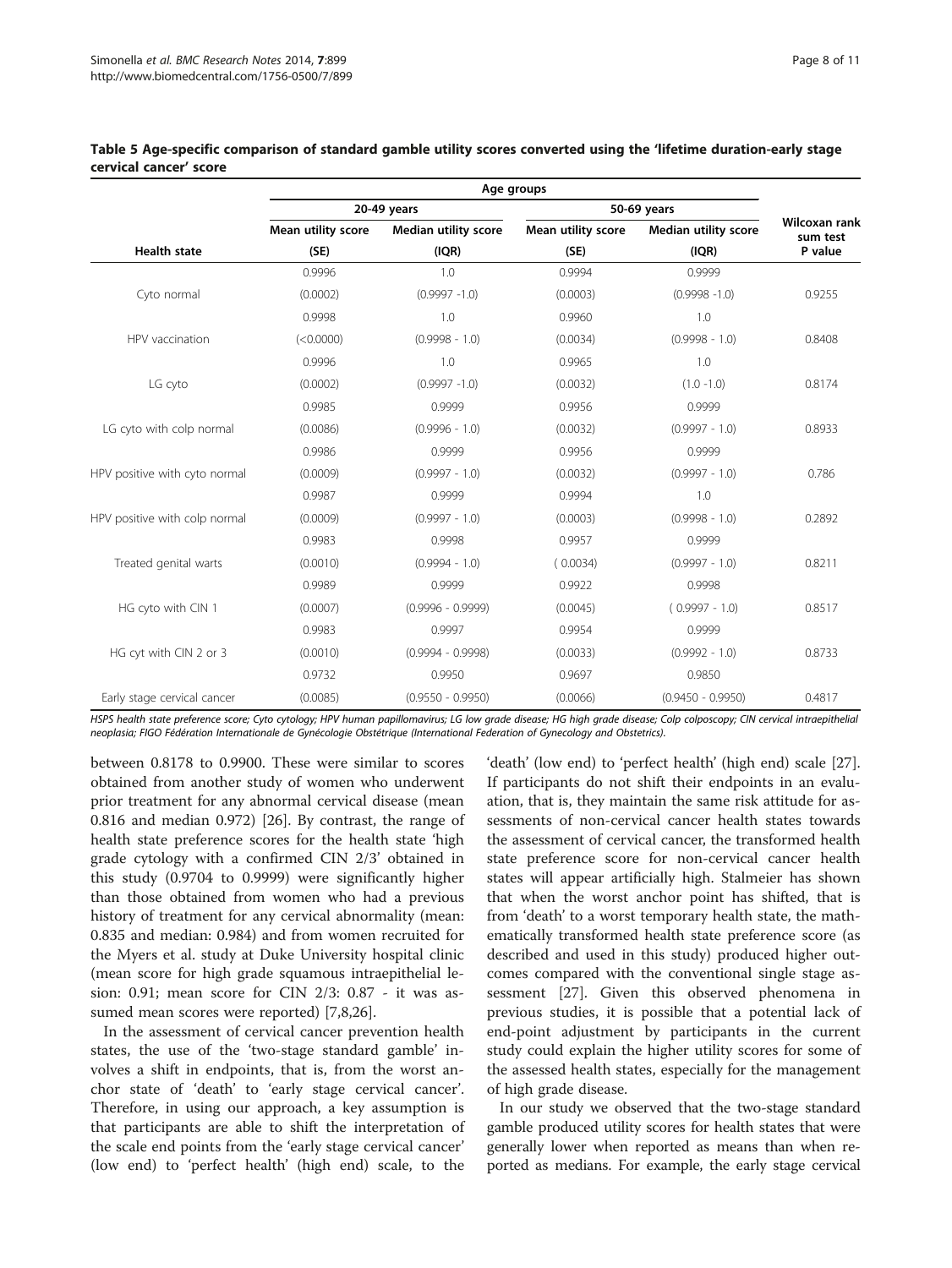cancer utility score was 0.8178 when characterised using a mean (using '12 month' time-in-state duration), whereas a median value indicated an average score of 0.9450. The reason for this is likely to reflect the small sample size and the wide distribution of scores. In this context, values that tend towards the lower end of a distribution are likely to pull the mean estimate down, whereas the median is not so affected by 'outlier' values.

The mean score can diverge from the median if there are a group of participants in the study sample who value an experience lower than other groups (due, for example to particular levels of underlying anxiety). For cost-effectiveness analysis, mean scores have been advocated by some health economists as they indicate the group strength of preference for a health state [\[21\]](#page-10-0). By contrast, the median value treats each health state valuation equally in a voting context and is less likely to be influenced by extreme values or outliers [[21](#page-10-0)]. The decision to use either the mean or median is a matter of debate and thus different primary studies have used different methods [[21\]](#page-10-0). Therefore, for interventions that are being evaluated for cost-effectiveness using decision analytic modelling, an array of health state preference scores needs to be assessed in order to determine whether the cost per QALY is affected by the choice of health state preference scores.

We also attempted to address the issue of whether different 'time in state' values for an anchor state used in a two-stage standard gamble has the potential to affect utility scores for temporary health states. Our results suggest that, according to the ICC values, there is the potential for 'time in state' to distort utility scores for temporary health states. On the other hand, this finding may be due to the small sample size obtained for our study. In the calculation of  $MS<sub>within grp</sub>$  values, differences between individual utility scores and their mean can be large enough so as to provide a value that is similar to the respective  $MS_{btw, grp}$  value; where the latter is based on the difference between two sets of utility scores (the mean of each 'time in state' specific health state utility score) and their (grand/overall) mean. Thus in the context of a small study, only a handful of larger differences between individual utility scores and their mean is required for an observation such as ours. However, a visual inspection of mean values for each set of temporary health states suggests that the differences in the utility scores are minor. Nonetheless, our findings do not preclude the need for such an issue to be investigated in the future. If 'time in state' values do have the potential to distort utility scores for temporary health states, this needs to be addressed appropriately in techniques that use 'time in state' (time-trade off ) to derive utilities.

The limited number of women recruited into the study has the potential to affect the generalizability of our

results. We sought to recruit women eligible for cervical screening in Australia (aged 18-20 to 69 years). This was done through recruiting a random sample of women living in metropolitan Sydney. However, given only 15.6% of women contacted agreed to be interviewed, there is the possibility that those who did not participate may have demographic, cultural, medical and/or lifestyle characteristics that are distinct from the sample obtained in this study. Selection bias refers to systematic error in the way women are recruited into the study. However, the NSW Department of Health Population Survey, from which our study participants were recruited, utilizes robust random sampling techniques to ensure the results of the survey accurately reflects the population of New South Wales. Thus, if the results of our survey are to be applied in cost-effectiveness analyses, they should be used in conjunction with other sources of health state preference scores so as to ensure a robust sample of women are represented from the population of interest.

Stated preferences for health states for cervical cancer prevention may be affected by the participant's age at which the assessment is done. Such differences may occur, for example, for cervical screening with cytology, where a younger women, who may not have had a pap smear, could be more fearful of the procedure compared to an older women who has undergone the procedure on a regular basis. Consequently, the utility score attached to a health state may be lower amongst those who younger in the study population, relative to those who are older. As part of our analysis we explored whether this particular phenomena may occur amongst women aged 20-49 years relative to women aged 50-69 years. Our results did not find a statistically significant difference in the values attached to health states for cervical cancer between the two age groups. However, given our study was not powered to detect differences between these groups, the conclusion regarding this finding remains uncertain and requires further testing.

Differences between the rank of measured health state preference scores and those of ranking health states alone can potentially be explained by the instruments used; standard gamble versus ranking. The standard gamble utilises the notions of choice and uncertainty to evaluate health state preference values; whereas ranking is based on certainty of outcome in the absence of choice. Consequently, ranking does not reflect how decisions are made in the real world and are not considered reasonable proxies for estimating cardinal utility of health states. In our study, the ranking process required participants to focus on aspects of process, such as going through a colposcopy procedure. This state is ranked relative to other states. However, for the standard gamble participants are given a choice and are faced with the possibility of being diagnosed with cervical cancer if they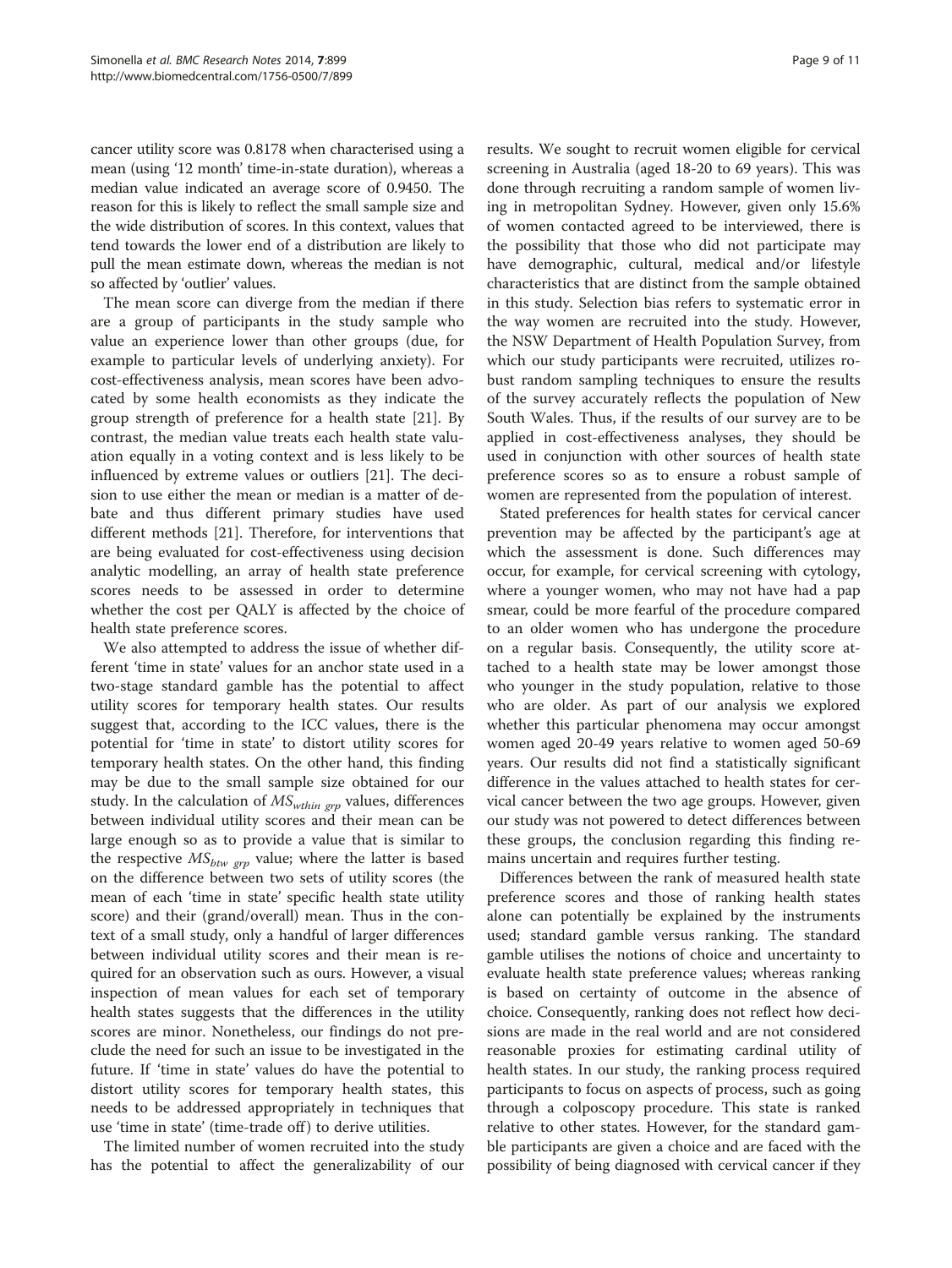<span id="page-9-0"></span>do not engage in definitive preventive activities. Thus colposcopy may have been seen as an acceptable process to confirm the absence of disease, which could have been perceived as worthwhile, when compared to the probability of being diagnosed with cervical cancer. Therefore, the methods used to compare health state scenarios can influence the values assigned and the relative ranking of health states.

The utility set generated from the current study has already been employed in a supplementary analysis of QALYs performed as part of an evaluation of the costeffectiveness of primary HPV testing in England [\[28](#page-10-0)] and Australia [[29](#page-10-0)], and the utility set is also currently being used for similar supplementary analyses in governmentcommissioned assessments of primary HPV screening in Australia and New Zealand. Investigation of utilities related to primary HPV screening is a major research need in cervical cancer prevention policy evaluations since the choice of utility values has a considerable effect on the outcomes of such cost-effectiveness evaluations [[29](#page-10-0)]. We have found, for example, that attaching a disutility to a screening test with a normal result (which can be broadly interpreted as 'the experience of being screened') has a profound impact on the relative cost-effectiveness of cervical screening strategies with different screening frequencies, as is the case for cytology vs. primary HPV strategies. Furthermore, because the values identified in the current study are associated with far less disutility (higher utility values) for diagnosis and management of screen-detected high grade abnormalities compared to the most commonly utilised set [7,8], our findings potentially have important implications for the relative evaluation of different cervical screening technologies because different technologies are associated with different rates of high grade abnormalities in the population (due both to varying test characteristics and to the differing frequency of screening). Our findings for the disutilities associated with high grade abnormalities also have the potential to impact the evaluation of the relative benefits of vaccination and screening and thus the evaluation of the cost-effectiveness of vaccination itself (since vaccination in a cohort reduces the number of screen-positive events and their downstream sequelae experienced by that cohort).

# Conclusion

Our survey suggests health states relating to HPV testing are ranked lower than low grade cytology disease abnormalities. However, this did not translate into large differences in utility scores. Although in this initial assessment our sample size was limited, these results provide a preliminary set of population-based values (non-clinic) that may be used with other utility scores to explore the economic implications of introducing HPV testing as a primary screening tool in the context of HPV vaccination.

# Additional file

#### [Additional file 1:](http://www.biomedcentral.com/content/supplementary/1756-0500-7-899-S1.docx) Health state vignettes.

#### Competing interests

KC declares that she is co-PI of a new trial of primary HPV screening in Australia ('Compass') which has received a funding contribution from Roche Molecular Systems, CA, USA.

#### Authors' contributions

LS assisted with the design of the study, undertook data collection and analysis, and helped draft the manuscript. KH assisted with the design of the study, helped in the analysis of results and assisted with the draft of the manuscript. KC assisted with the design of the study and with the drafting of the manuscript. All authors read and approved the final manuscript.

#### Acknowledgements

The authors wish to thank Luke Testa for providing editorial assistance.

#### Funding

This study was funded via a Cancer Council NSW PhD scholarship for LS. KC receives salary funding from the National Health and Medical Research Council Australia (CDF 1007994).

#### Author details

<sup>1</sup>Saw Swee Hock School of Public Health, National University of Singapore 16 Medical Drive, Block MD3, Singapore 117597, Singapore. <sup>2</sup>School of Public Heath, University of Sydney, Edward Ford Building (A27), Sydney, NSW 2006, Australia. <sup>3</sup> Cancer Research Division, Cancer Council NSW, Woolloomooloo, Australia. <sup>4</sup> Lowy Cancer Research Centre, Prince of Wales Clinical School, The University of New South Wales, Kensington, Sydney, NSW 2052, Australia.

#### Received: 26 March 2014 Accepted: 24 October 2014 Published: 11 December 2014

#### References

- Canfell K, Chesson H, Kulasingam SL, Berkhof J, Diaz M, Kim JJ: Modeling preventative strategies against human papillomavirus-related disease in developed countries. Vaccine 2012, 30(Suppl 5):F157–F167.
- 2. Ronco G, Giorgi-Rossi P, Carozzi F, Confortini M, Dalla PP, Del MA: Efficacy of human papillomavirus testing for the detection of invasive cervical cancers and cervical intraepithelial neoplasia: a randomised controlled trial. Lancet Oncol 2010, 11(3):249–257.
- 3. Bulkmans NWJ, Berkhof J, Rozendaal L, van Kemenade FJ, Boeke AJP, Bulk S: Human papillomavirus DNA testing for the detection of cervical intraepithelial neoplasia grade 3 and cancer: 5-year follow-up of a randomised controlled implementation trial. Lancet 2007, 370(9601):1764–1772.
- 4. Mayrand MH, Duarte-Franco E, Coutlee F, Rodrigues I, Walter SD, Ratnam S: Randomized controlled trial of human papillomavirus testing versus Pap cytology in the primary screening for cervical cancer precursors: design, methods and preliminary accrual results of the Canadian cervical cancer screening trial (CCCaST). Int J Cancer 2006, 119(3):615-623.
- 5. Rijkaart DC, Berkhof J, Rozendaal L, van Kemenade FJ, Bulkmans NW, Heideman DA: Human papillomavirus testing for the detection of highgrade cervical intraepithelial neoplasia and cancer: final results of the POBASCAM randomised controlled trial. Lancet Oncol 2012, 13(1):78–88.
- 6. Kitchener HC, Gilham C, Sargent A, Bailey A, Albrow R, Roberts C: A comparison of HPV DNA testing and liquid based cytology over three rounds of primary cervical screening: extended follow up in the ARTISTIC trial. Eur J Cancer 2011, 47(6):864–871.
- 7. Myers ER, Green S, Lipkus I: Patient preferences for health states related to HPV infection: visual analogue scales vs time trade-off elicitation, Proceedings of the 21st International Papillomavirus Conference. Mexico City, Mexico: 2004.
- 8. Insinga RP, Glass AG, Myers ER, Rush BB: Abnormal outcomes following cervical cancer screening: event duration and health utility loss. Med Decis Making 2007, 27(4):414–422.
- 9. Kyrgiou M, Koliopoulos G, Martin-Hirsch P, Arbyn M, Prendiville W, Paraskevaidis E: Obstetric outcomes after conservative treatment for intraepithelial or early invasive cervical lesions: systematic review and meta-analysis. Lancet 2006, 367(9509):489–498.